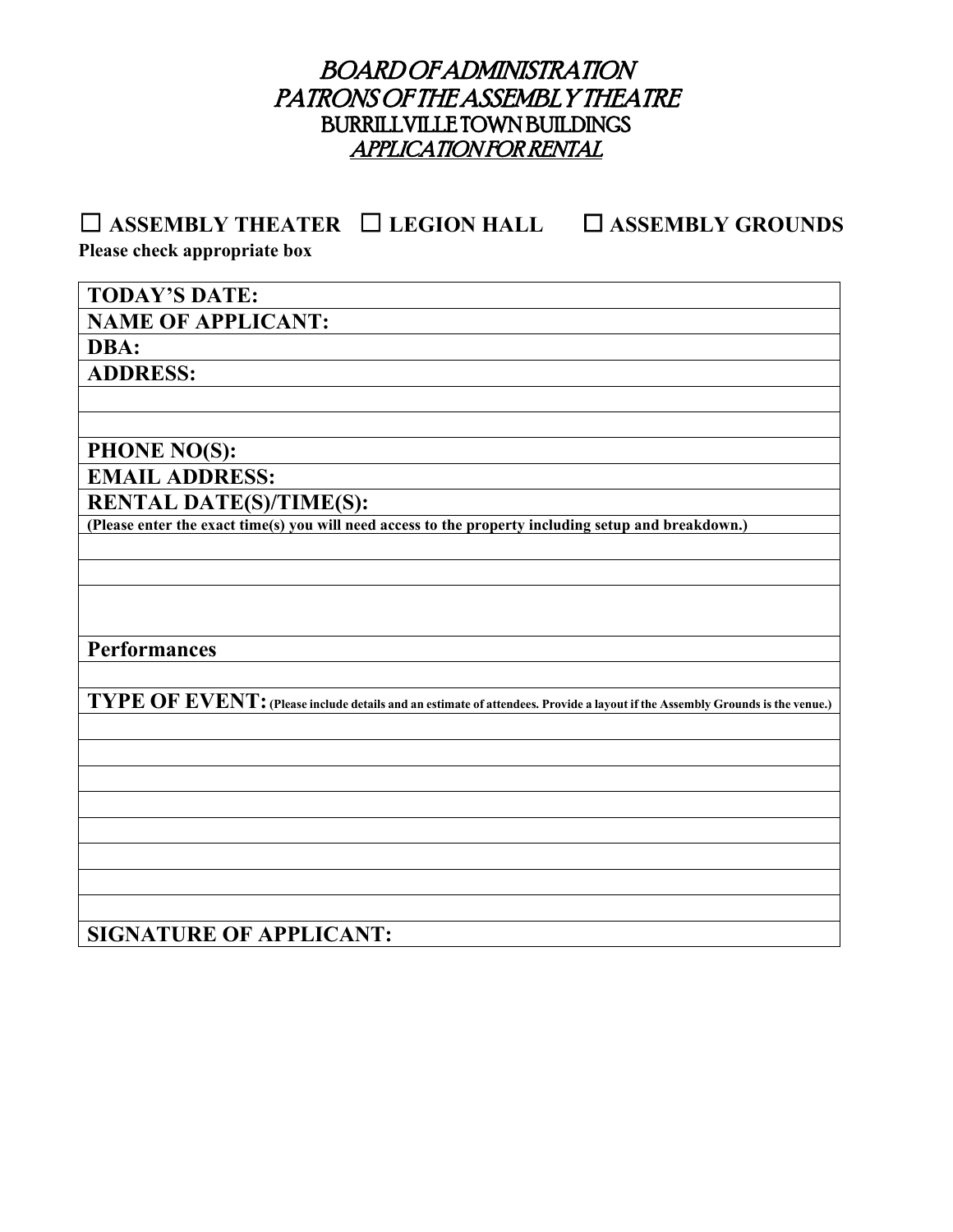## Board of Administration Burrillville Town Buildings PO Box 502 Harrisville, RI 02830 401-568-4300 ext. 137

#### **THE ASSEMBLY THEATRE Patrons of the Assembly Rental Agreement assemblyact@gmail.com**

Any individual(s), group or organization wishing to rent the Assembly Theatre must submit the following at the time of booking:

- Assembly Theatre Application for Rental (must include exact dates/times requested)
- Assembly Theatre Rental Agreement (must be signed by the applicant and BOA Chairman or a designated representative of the Board)
- Proof of liability insurance in an amount sufficient to the size of the event

#### **The Board of Administration must approve all Assembly Theatre Rental Requests.**

**The Board of Administration reserves the right to negotiate rental fees or donate the facility for special events. A cleaning fee of \$75.00 may be charged.**

**The Board of Administration is the sole administrator of the Theatre and the theatre cannot be sublet.** 

#### **The Board of Administration reserves the right to require the presence of a police and/or fire detail at the expense of the applicant.**

It is the Board of Administration's policy to have its designated representative present to supervise the use of the facility. This can include a member(s) of the Patrons of the Assembly as a designee(s).

As required by the Levy Trust, the Board is responsible for all building and ground improvements including maintenance. All suggested building/grounds improvements must be submitted to the Board for approval. All approved improvements shall be supervised solely by the Board or a staff member.

As required by the Harrisville Fire Dept., the "SELF INSPECTION CHECKLIST" must be done and understood for each event. Prior to each event, an announcement must be made to the audience as required.

## **No Smoking**

**\*Please, read carefully and initial your understanding of this policy: \_\_\_\_\_\_\_\_\_\_\_\_ SMOKING IS NOT ALLOWED WITHIN THE ASSEMBLY THEATRE.** 

#### **THE CONSUMPTION OF ALCOHOL WITHIN THE THEATRE OR ON THE GROUNDS IS RESTRICTED, UNLESS PURCHASED FROM A DUELY LICENSED VENDOR. Failure to adhere to the no smoking/alcoholic beverages policy will prohibit use of the Theatre and/or grounds.**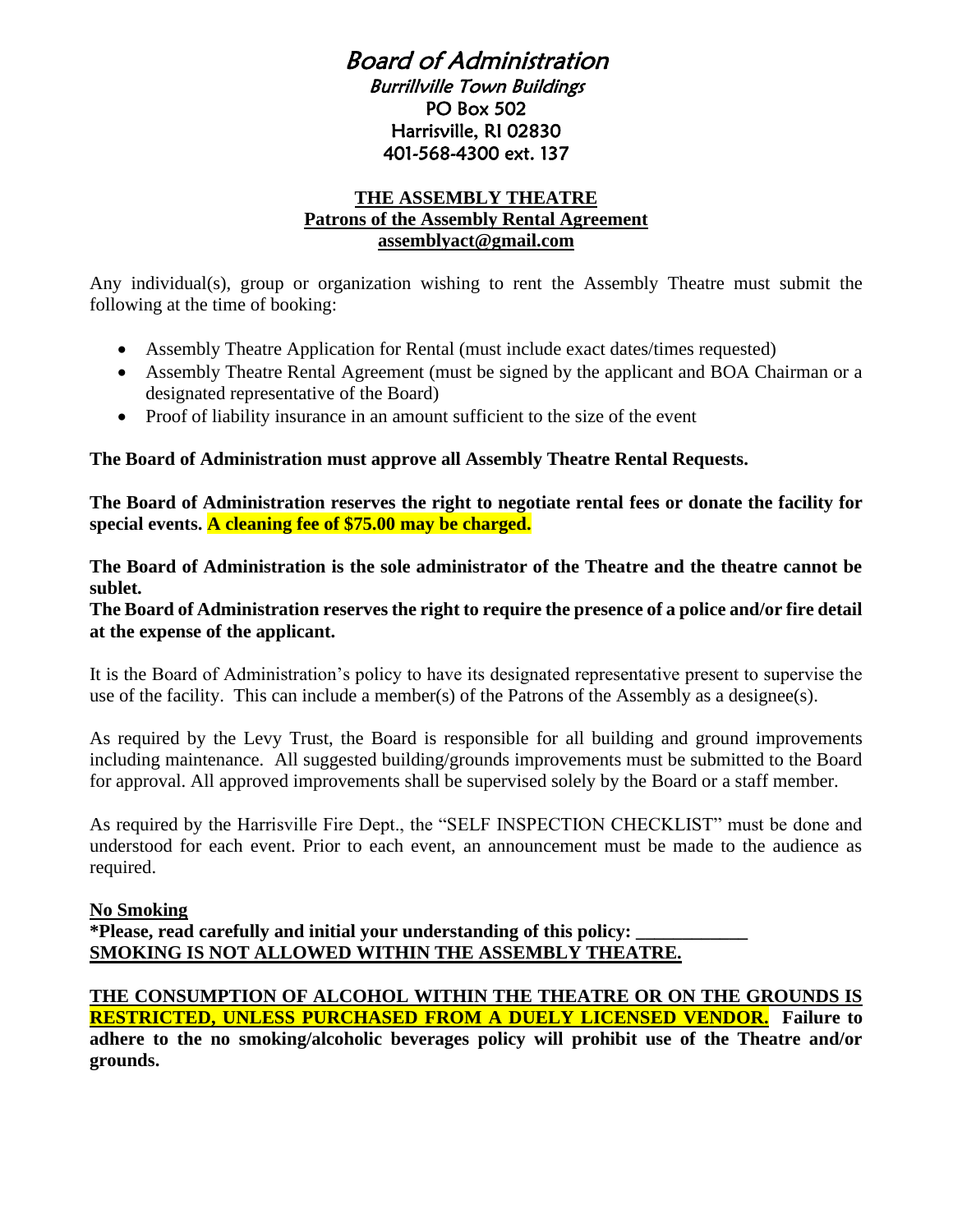**Food/Beverage Policy:**

\***Please read carefully and initial your understanding of this policy: \_\_\_\_\_\_\_\_\_\_\_\_\_\_\_**

**During rehearsals, refreshments may only be consumed in the Dressing Rooms. During performances, refreshments may be consumed in the seating area, lobby or outside the Theatre. \*Please, enforce this policy during your use of the Theatre.**

**Trash/Recycling Policy:**

**\*Please read carefully and initial your understanding of this policy: \_\_\_\_\_\_\_\_\_\_\_\_\_\_\_\_**

**In accordance with Town of Burrillville policy, all clean trash and recycles MUST be placed in the appropriate receptacles, which are provided inside the Theatre. In the case of food items, garbage, these items must be bagged and discarded in the dumpster outside the theatre at the end of the event.**

#### **Restrictions:**

Without receiving prior permission, the following restrictions will be enforced:

- o There shall be no alterations to the building or equipment.
- o There shall be no structures of any kind (tents, food concessions, etc.) erected without the approval of the Board of Administration.
- o There is no access to the Boiler Room.
- o There is no access allowed to any of the electrical panels without BOA authorization.
- o There is no access allowed to any of the thermostats without BOA authorization.
- o The Theatre has established a "Restore the House" policy. If there are any needed temporary additions to sound, lighting etc. for the purpose of any performance. ALL equipment, hardware, electrical, lighting and furniture shall be returned to its place as found. Failure to comply with this policy, applicant may be back charged for the labor to accomplish that task.
- o The Board of Administration is not responsible for any personal property left in the Assembly Theatre.

This entire Agreement consists of two (2) pages. By affixing their signatures on this written agreement, the parties acknowledge that they understand and agree to all the terms contained herein. A copy of this agreement shall be given to the applicant/renter.

Signature of Applicant/Renter

\_\_\_\_\_\_\_\_\_\_\_\_\_\_\_\_\_\_\_\_\_\_\_\_\_\_\_\_\_\_\_\_\_\_\_\_\_\_\_\_\_\_\_\_\_\_\_\_\_\_ Date:

\_\_\_\_\_\_\_\_\_\_\_\_\_\_\_\_\_\_\_\_\_\_\_\_\_\_\_\_\_\_\_\_\_\_\_\_\_\_\_\_\_\_\_\_\_\_\_\_\_\_ Date:

Signature of Board of Administration Representative or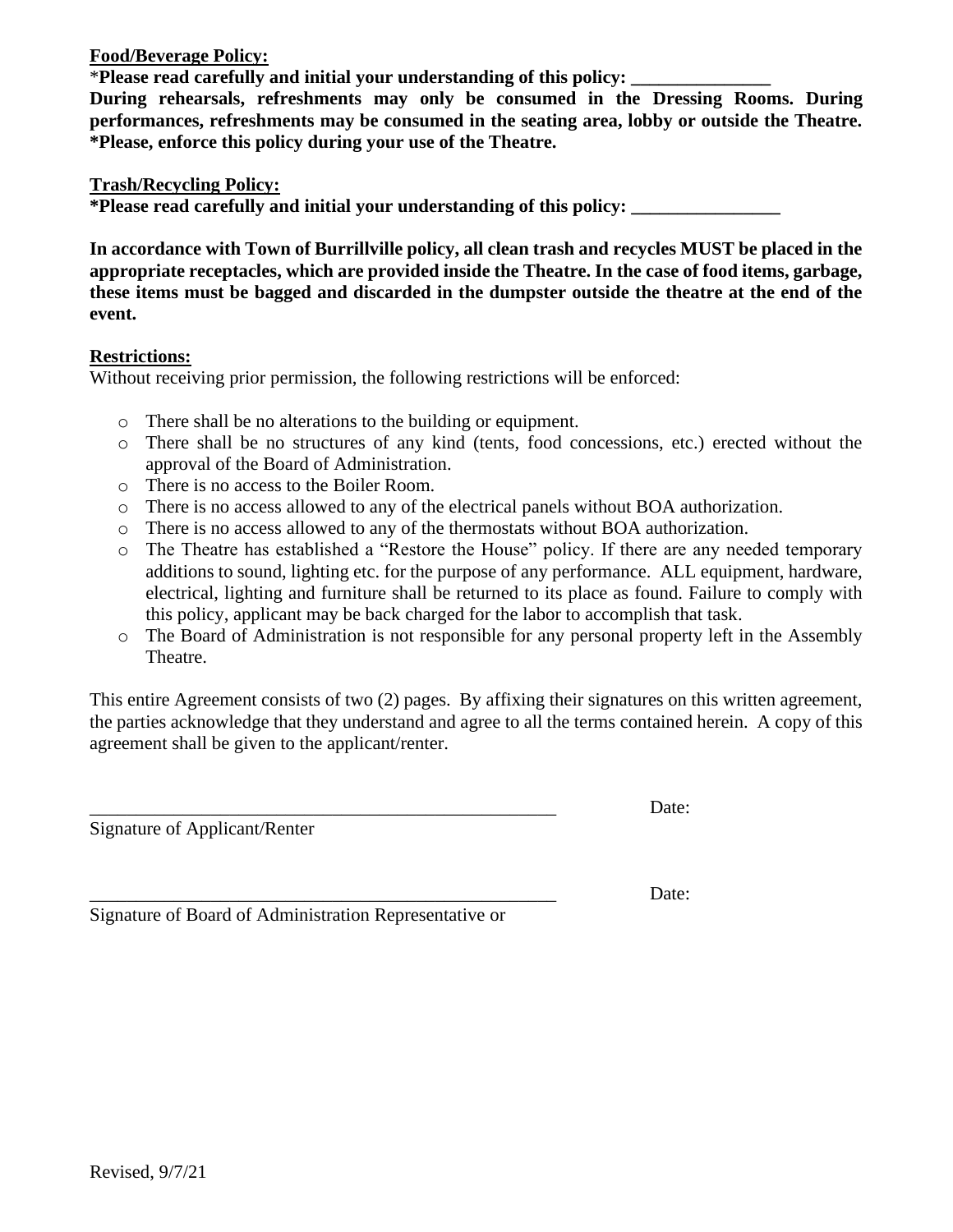## BOARD OF ADMINISTRATION BURRILLVILLE TOWN BUILDINGS PO BOX 502 HARRISVILLE, RI 02830 (401) 568-4300 ext. 137

# AMERICAN LEGION HALL Rental Agreement

Any individual(s), group or organization wishing to rent the American Legion Hall must submit the following:

- Legion Hall Application for Rental (must be completed and signed by the applicant)
- Legion Hall Rental Agreement (must be signed by the applicant and Board representative
- Payment in full of the total rental fee (The Board accepts cash or checks for payment)
- The rental fee is \$20.00 per hour.
- There is a \$25.00 refundable key deposit
- Should the rental clean up policy not be adhered to, there is an additional non-refundable janitorial fee assessment of \$50.00, which is payable to the Board of Administration.

Checks should be made payable to: Board of Administration

#### The Board of Administration reserves the right to negotiate rental fees for special events.

- The Board will be responsible for all outside maintenance including snow removal and/or ice treatments.
- There are 6 tables and 40 chairs provided for use in the Legion Hall.

## Restrictions:

- The maximum capacity of occupants shall not exceed thirty-nine (39) persons, consistent with current State Fire Code.
- There shall be no alterations to the interior or exterior of the building, furnishings or any equipment without a written request and approval by the Board of Administration.

## No Alcohol/No Smoking Policy:

\*Please read carefully and initial your understanding of this policy: \_\_\_\_\_\_\_\_\_\_\_\_\_\_\_\_\_\_

ABSOLUTELY NO SMOKING AND NO ALCOHOLIC BEVERAGES ARE ALLOWED WITHIN THE LEGION HALL. NO ALCOHOLIC BEVERAGES ARE ALLOWED ON THE GROUNDS OF THE LEGION HALL. Failure to adhere to the No Smoking/No Alcoholic Beverages Policy will prohibit further use of the Legion Hall.

## Rental Clean Up Policy:

\*Please read carefully and initial your understanding of this policy: \_\_\_\_\_\_\_\_\_\_\_\_\_\_\_\_\_\_\_

All tables and chairs must be wiped clean after use and returned to the storage area. The kitchen counters, stove and microwave must be wiped clean. All trash must be bagged, tied and placed in the trash container located outside the back door of the Legion Hall. Recycle materials must be placed in the recycle container also located outside the back door. The floor must also be swept. If these terms of the Legion Hall Rental Agreement are not met, the Board of Administration reserves the right